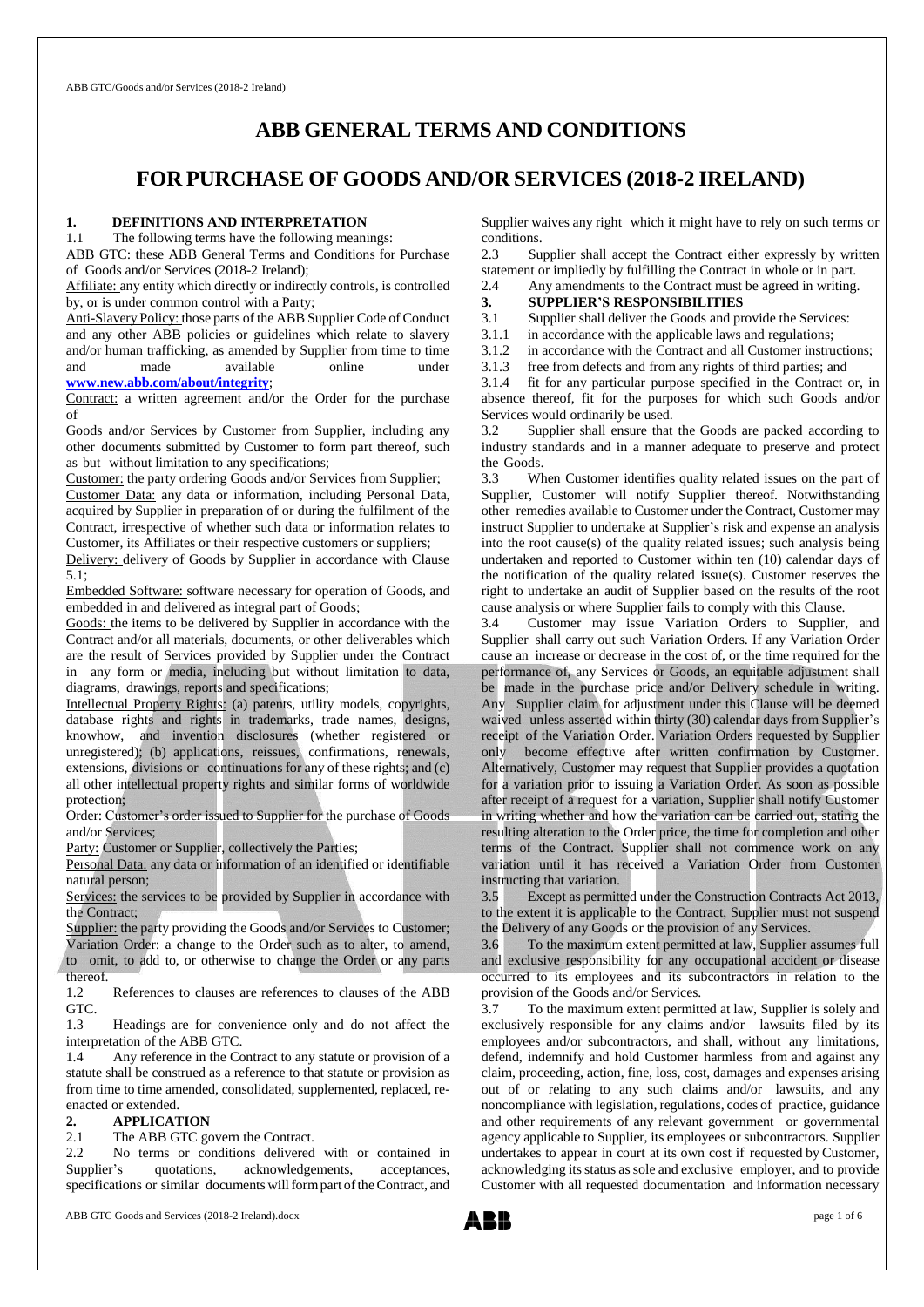to ensure proper legal defence of Customer in court.

3.8 Customer is authorized to make any payments due to Supplier's employees and subcontractors providing Goods and/or Services under the Contract, in order to avoid lawsuits, liens or encumbrances. Such payments may be made through withholding Supplier's credits, offsetting or in any other way. Supplier shall provide any support requested by Customer with regard to such payments and indemnify Customer for any payments made.

### **4. PAYMENT, INVOICING**

4.1 In consideration of the Goods delivered and/or the Services provided by Supplier in accordance with the Contract, Customer shall pay to Supplier the purchase price stated in the Contract provided the invoice fulfils the requirements defined by Customer.

4.2 Supplier shall submit invoices in an auditable form, complying with applicable laws, generally accepted accounting principles and the specific Customer requirements, containing the following minimum information: Supplier name, address and reference person including contact details; invoice date; invoice number; Order number and Supplier number; address of Customer, quantity; specification of Goods and/or Services; price (total amount invoiced); currency; tax or VAT amount; tax or VAT number; Authorized Economic Operator and/or Approved Exporter Authorization number and/or other customs identification number, if applicable; payment terms as agreed.

4.3 Invoices must be sent to the billing address specified in the Contract.

4.4 Customer shall pay the invoice in accordance with the payment terms agreed in the Contract.

4.5 Customer will reimburse expenses only at cost and to the extent agreed in writing.

4.6 Services charged on the basis of hourly rates require written confirmation of Supplier's time sheets by Customer. Supplier shall submit such time sheets to Customer for confirmation as may be instructed by Customer but latest together with any related invoice. Confirmation of time sheets cannot be construed as acknowledgement of any claims. Customer is not obliged to pay invoices based on time sheets which are not confirmed by Customer in writing.

4.7 Customer reserves the right to set off or withhold payment for Goods and/or Services not provided in accordance with the Contract.

# **5. DELIVERY, PERFORMANCE OF SERVICES**

5.1 Unless agreed otherwise in the Contract, the Goods shall be delivered in accordance with INCOTERMS 2010 FCA, to the place defined in the Contract or, if no such place has been defined, to Customer's place of business. For the avoidance of doubt, partial delivery shall not be accepted unless otherwise agreed by the Parties. Any risk of loss or damage to the Goods and/or Services which does not pass in accordance with INCOTERMS 2010 FCA shall pass to Customer on completion.

5.2 Where Customer is to provide cranes, lifting equipment, measuring and testing instruments and/or equipment for transport on the site, Supplier shall specify in writing its requirements concerning such cranes, lifting equipment, measuring and testing instruments and equipment at the latest five weeks before the agreed date for starting the Services which are to be carried out on site.

5.3 Supplier shall in good time provide free of charge information and drawings showing the manner in which the Goods are to be installed and commissioned, together with all information required for preparing suitable foundations, for providing access for the Goods and any necessary equipment to the site and for making all necessary connections to the Goods and /or Services.

5.4 Supplier shall, not later than the date of Delivery, provide free of charge, all information and drawings which are necessary to permit Customer to operate and maintain the Goods, such information and drawings to be supplied in the number of copies agreed upon or if no agreement at least one copy of each.

5.5 Supplier shall work safely at all times. If in Supplier's opinion it is not safe to commence or continue working, Supplier shall immediately notify Customer's project manager. Supplier shall comply with all applicable health, safety and environmental legislation and any associated guidance booklets and hereby acknowledges receipt of and confirms it shall comply with the ABB Construction Site Quality, Heath, Safety & Environmental Requirements and PPE Policy Technical Documentation.

5.6 The Services shall be provided at the place specified in the Contract or, if no such place has been specified, at Customer's place of business<br> $5.7$ 

Supplier shall provide no later than at the time of acceptance of the Contract the following minimum information: number of packages and contents, the customs tariff numbers of the country of consignment, and the countries of origin for all Goods. For controlled Goods, the relevant national export control numbers must be indicated and, if the Goods and/or Services are subject to U.S. export regulations, the U.S. Export Control Classification Numbers (ECCN) or classification numbers of the International Traffic in Arms Regulations (ITAR) must be specified. Proofs of preferential origin as well as conformity declarations and marks of the country of consignment or destination are to be submitted without being requested; certificates of origin upon request. Supplier shall state the Order number on all invoices (in particular but not limited to commercial, pro forma or customs invoices).

5.8 The Goods shall be delivered, and Services shall be provided during Customer's business hours unless otherwise requested by Customer.

5.9 Upon Delivery, Supplier (or its appointed carrier) shall provide Customer a delivery note and any other required export and import documents not mentioned in Clause 5.7. If Customer has approved partial delivery, such delivery note shall also include the outstanding balance.

5.10 Ownership of the Goods passes to Customer at Delivery. To the extent that the Goods contain Embedded Software, ownership of such Embedded Software will not pass to Customer, but Supplier shall grant, or – as applicable – shall procure that the third party owner grants, Customer and all users a worldwide, irrevocable, perpetual, transferable, non-exclusive, royalty-free right to use the Embedded Software as integral part of such Goods and/or for servicing either of them.

# **6. ACCEPTANCE**

6.1 Delivery of Goods or provision of Services may not be deemed to be acceptance of such Goods or Services by Customer. Customer shall have reasonable time to inspect or test the Goods and/or Services and to report any defects to Supplier. If a defect in the Goods and/or Services was not reasonably detectable during the inspection, Customer shall have reasonable time to provide notice of such defect after it has become apparent and/or to reject the Goods and/or Services. 6.2 The Parties may agree on a certain acceptance procedure, in which case acceptance will be subject to Customer's written acceptance statement. Where the Contract does not specify technical requirements, acceptance tests shall be carried out in accordance with general practice in the appropriate branch of industry concerned in the country of use. Supplier shall inform Customer in writing within a reasonable time period in advance when the Goods and/or Services are ready for acceptance and in good time to permit Customer to be represented at any tests. Supplier shall bear all costs for acceptance tests carried out at the place of manufacture.

6.3 Customer may enforce any remedy available to it under the terms of the Contract for any rejected Goods or Services.

### **7. DELAY**

7.1 If Supplier anticipates that it will not be able to fulfil its obligations for Delivery of the Goods or the provision of Services before or at the time for Delivery or completion, it shall forthwith notify Customer thereof in writing, stating the reason and the time when Delivery and/or completion can be expected. If Supplier fails to give such notice, Customer shall be entitled to compensation for any additional costs which it incurs and which it could have avoided had it received such notice.

7.2 If the Delivery of Goods or the provision of Services does not comply with the agreed date(s), Customer may:

7.2.1 terminate the Contract in whole or in part;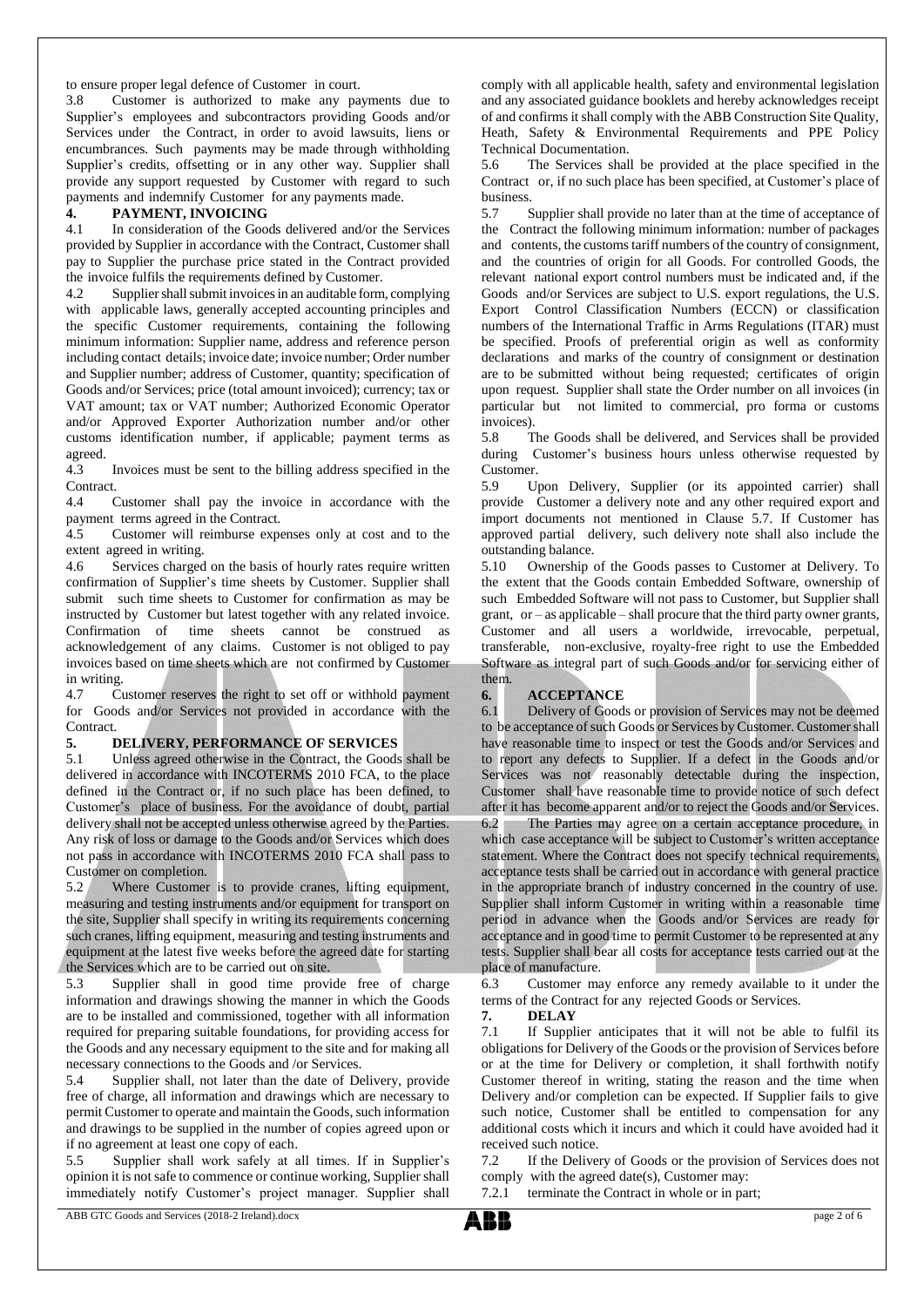7.2.2 refuse any subsequent delivery of the Goods or provision of the Services;

7.2.3 recover from Supplier any expenses reasonably incurred by Customer in obtaining the Goods and/or Services in substitution from another supplier;

7.2.4 claim damages for any cost, loss, expenses and liquidated damages incurred by Customer which are attributable to Supplier's delay; and  $7.2.5$  cla

claim liquidated damages as agreed in the Contract.

#### **8. WARRANTY AND REMEDIES**

8.1 Supplier warrants that the Goods and/or Services comply with the Contract, including but without limitation to Supplier's responsibilities as defined in Clause 3.1.

8.2 Supplier warrants that the Goods are new and unused at the date of Delivery and remain free from defects during the warranty period.

8.3 The warranty period for Goods and/or Services is twenty four (24) months from provision of all Goods and/or Services under the Contract.

8.4 In case of breach of any warranty which is not remedied at Supplier's risk and expense (including, but not limited to, with regard to transportation) within forty eight (48) hours from Customer's notification, or in case of any other breach of the Contract, Customer is entitled to enforce any or more of the following remedies at its discretion and at Supplier's risk and expense:

8.4.1 to give Supplier another opportunity to carry out any additional work necessary to ensure that the Contract is fulfilled, and/or to obtain prompt repair or replacement of the defective Goods and/or Services;

8.4.2 to carry out (or to instruct a third party to carry out) any additional work necessary to make the Goods and/or Services comply with the Contract;

8.4.3 to refuse any further Goods and/or Services;

8.4.4 to claim such damages as may have been sustained by Customer as a result of Supplier's breach of the Contract;

8.4.5 to terminate the Contract; in such event Customer has no obligation to compensate Supplier, and, at Customer's option, Supplier shall pay back to Customer any remuneration received from Customer for the Goods and/or Services and take back the Goods at Supplier's own cost and risk.

8.5 In case of a breach of any warranty, the entire warranty period shall be restarted for the defective Goods/Services from the date the remediation is completed to Customer's satisfaction.

8.6 The rights and remedies available to Customer under the Contract are cumulative and are not exclusive of any rights orremedies available at law or in equity.

# **9. INTELLECTUAL PROPERTY RIGHTS**

9.1 Subject to Clause 9.2, Supplier hereby grants Customer, or undertakes to procure that Customer is granted, a worldwide, irrevocable, transferable, non-exclusive, royalty-free license to use the Intellectual Property Rights in the Goods, including Embedded Software, if any.

9.2 Supplier herewith assigns to Customer full ownership rights in any Intellectual Property Rights in Goods resulting from the Services. Supplier further agrees, upon Customer's request and at its cost, to take all further steps necessary to perfect Customer's ownership to the Intellectual Property Rights.

9.3 Intellectual Property Rights in any Goods created by or licensed to Supplier prior or outside a Contract (Pre-Existing IPR) will remain vested in Supplier (or the third party owner). To the extent that Pre-Existing IPR are embedded in any Goods resulting from the Services, Supplier grants, or undertakes to procure that the third party owner grants, Customer and its Affiliates a worldwide, irrevocable, transferable, non-exclusive, royalty-free license to use the Pre-Existing IPR as part of such Goods, including the right to improve, develop, market, distribute, sublicense or otherwise use such Pre-Existing IPR.

9.4 Supplier must specify in writing and prior to Delivery all open source software contained in or used by Embedded Software, if any, and request Customer's written approval. Supplier agrees to

replace at its own cost any open source software components rejected by Customer with software of at least the same quality and functionality. 9.5 If any claim is made against Customer that the Goods and/or Services infringe a third party's Intellectual Property Rights, Supplier shall at its cost, but at Customer's discretion (i) procure for Customer and Customer's clients, as the case may be, the right to continue using the Goods and/or Services; (ii) modify the Goods and/or Services so they cease to be infringing; or (iii) replace the Goods and/or Services by non-infringing equivalents. Otherwise, Customer is entitled to terminate the Contract and to reclaim all sums which it has paid to Supplier thereunder.

# **10. COMPLIANCE, INTEGRITY**

10.1 Supplier shall provide the Goods and/or Services in compliance with all relevant laws, regulations, and codes of practice.

10.2 Supplier and its subcontractors must comply with the ABB List of Prohibited and Restricted Substances and report to Customer the substances contained in the Goods. Supplier must also comply with the reporting and other requirements regarding Conflict Minerals made available under **[www.abb.com](http://www.abb.com/) – Supplying – Material Compliance – ABB Policy and Supplier Requirements** or otherwise and shall provide Customer with documents, certificates and statements as requested. Any statement made by Supplier to Customer after the date of the Contract (whether directly or indirectly) with regard to materials used for or in connection with the Goods and/or Services will be deemed to be a representation under the Contract.

10.3 Supplier represents and warrants that it is and will remain fully compliant with all applicable trade and customs laws, regulations, instructions, and policies, including, but not limited to, satisfying all necessary clearance requirements, proofs of origin, export and import licenses and exemptions from, and making all proper filings with appropriate governmental bodies and/or disclosures relating to the provision of services, the release or transfer of goods, hardware, software and technology.

10.4 No material or equipment included in or used for the Goods and/or Services must originate from any company or country listed in any relevant embargo issued by the authority in the country where the Goods and/or Services will be used or an authority otherwise having influence over the equipment and material forming part of the Goods and/or Services. If any of the Goods and/or Services are or will be subject to export restrictions, it is Supplier's responsibility to promptly inform Customer in writing of the particulars of such restrictions.

10.5 Both Parties warrant that each will not, directly or indirectly, and that each has no knowledge that other persons will, directly or indirectly, make any payment, gift or other commitment to its customers, to government officials or to agents, directors and employees of each Party, or any other party in a manner contrary to applicable laws (including but not limited to the U. S. Foreign Corrupt Practices Act, the UK Bribery Act 2010 and, where applicable, legislation enacted by member states and signatories implementing the OECD Convention Combating Bribery of Foreign Officials), and shall comply with all relevant laws, regulations, ordinances and rules regarding bribery and corruption. Nothing in the Contract will render either Party or any of its Affiliates liable to reimburse the other for any such consideration given or promised.

10.6 Supplier herewith acknowledges and confirms that Supplier has received a copy of ABB's Code of Conduct and ABB's Supplier Code of Conduct or has been provided information on how to access both ABB Codes of Conduct online under **[www.new.abb.com/about/integrity](http://www.new.abb.com/about/integrity)**. Supplier agrees to perform its contractual obligations in accordance with both ABB Codes of Conduct.

10.7 ABB has established reporting channels where Supplier and its employees may report suspected violations of applicable laws, policies or standards of conduct: Web portal: **www.new.abb.com/about/integrity – Reporting Channels**; contact details specified on this Web portal.

10.8 Any violation of an obligation contained in this Clause 10 is a material breach of the Contract and entitles the other Party to terminate the Contract with immediate effect and without prejudice to any further rights or remedies available thereunder or at law. Notwithstanding

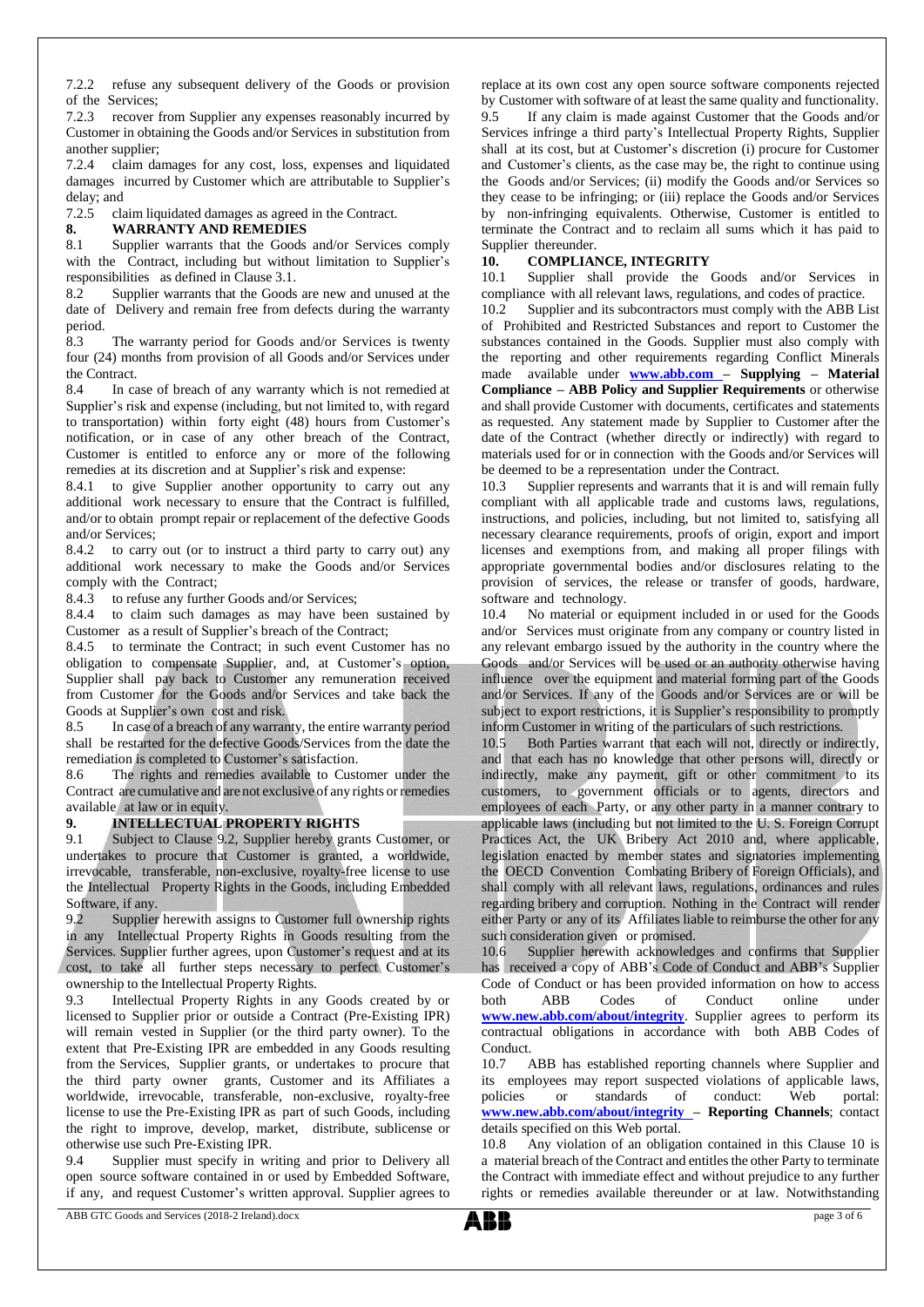anything to the contrary in the Contract, Supplier shall, without any limitations, indemnify and hold harmless Customer for all liabilities, damages, cost or expenses incurred as a result of any such violation and/or termination of the Contract, or arising from export restrictions concealed by Supplier.

10.9 Customer reserves the right for its representatives to carry out quality audits and expediting activities at Supplier's or its subsuppliers premises, at all reasonable times, during working hours, in respect of any part of the Contract requirements.

# **11. CONFIDENTIALITY, DATA SECURITY, DATA PROTECTION**

11.1 Supplier shall keep in strict confidence all Customer Data and any other information concerning Customer's or its Affiliates' business, their products and/or their technologies which Supplier obtains in connection with the Goods and/or Services to be provided (whether before or after acceptance of the Contract). Supplier shall restrict disclosure of such confidential material to such of its employees, agents or subcontractors or other third parties as need to know the same for the purpose of the provision of the Goods and/or Services to Customer. Supplier shall ensure that such employees, agents, subcontractors or other third parties are subject to and comply with the same obligations of confidentiality as applicable to Supplier and will be liable for any unauthorized disclosures.

11.2 Supplier shall apply appropriate safeguards, adequate to the type of Customer Data to be protected, against the unauthorised access or disclosure of Customer Data and protect such Customer Data in accordance with the generally accepted standards of protection in the related industry, or in the same manner and to the same degree that it protects its own confidential and proprietary information – whichever standard is higher. Supplier may disclose confidential information to Permitted Additional Recipients (which means Supplier's authorised representatives, including auditors, counsels, consultants and advisors) provided always that (i) such information is disclosed on a strict need-to-know basis, and (ii) such Permitted Additional Recipients sign with Supplier a confidentiality agreement with terms substantially similar hereto or, where applicable, are required to comply with codes of professional conduct ensuring confidentiality of such information. Supplier shall comply with, and ensure that the Permitted Additional Recipients comply with, any security procedure, policy or standard provided to Supplier by Customer or any of its Affiliates from time to time, and in particular with the Minimum Cyber Security Requirements for Suppliers as made available under **[www.abb.com/Supplying/Cybersecurity](http://www.abb.com/Supplying/Cybersecurity)**, or as otherwise set out in the Contract.

11.3 Supplier must not (i) use Customer Data for any other purposes than for providing the Goods and/or Services, or (ii) reproduce the Customer Data in whole or in part in any form except as may be required by the Contract, or (iii) disclose Customer Data to any third party, except to Permitted Additional Recipients or with the prior written consent of Customer.

11.4 Supplier shall install and update at its own cost adequate virus protection software and operating system security patches for all computers and software utilized in connection with providing the Goods and/or Services.

11.5 Supplier shall inform Customer without delay about suspicion of breaches of data security or other serious incidents or irregularities regarding any Customer Data.

11.6 Supplier agrees that Customer may provide any information received from Supplier to Affiliates of Customer and to third parties. 11.7 Protection of Personal Data

11.7.1 If Customer discloses Personal Data to Supplier, Supplier shall comply with all applicable data protection laws and regulations.

11.7.2 Supplier shall apply appropriate physical, technical and organizational measures to ensure a level of security of Personal Data appropriate to the respective risk and the ability to ensure the ongoing confidentiality, integrity, availability and resilience of processing systems and services.

11.7.3 Supplier agrees that it will not withhold or delay its consent to any changes to this Clause 11 which in Customer's or its

Affiliates' reasonable opinion are required to be made in order to comply with applicable data protection laws and regulations and/or with guidelines and advice from any competent supervisory authority, and agrees to implement any such changes at no additional cost to Customer. 11.7.4 Supplier acknowledges that the processing of Personal Data in accordance with the Contract may require the conclusion of additional data processing or data protection agreements with Customer or its Affiliates. To the extent such additional agreements are not initially concluded as part of the Contract, Supplier, its relevant Affiliates or subcontractors shall upon Customer's request promptly enter into any such agreement(s), as designated by Customer and as required by mandatory law or a competent data protection or other competent authority.

# **12. LIABILITY AND INDEMNITY**

12.1 Without prejudice to applicable mandatory law, Supplier shall, without any limitations, indemnify and hold harmless Customer for all liabilities, damages, cost, losses or expenses incurred by Customer as a result of Supplier's breach of the Contract. Supplier shall, without any limitations, indemnify and hold harmless Customer for any claim made by a third party against Customer in connection with the Goods and/or Services, including but without limitation to claims that such Goods and/or Services infringe a third party's Intellectual Property Rights. Upon Customer's request Supplier shall defend Customer against any third party claims.

12.2 Supplier is responsible for the control and management of all of its employees, suppliers and/or subcontractors, and it is responsible for their acts or omissions as if they were the acts or omissions of Supplier.

12.3 Supplier shall maintain in force insurance with reputable and financially sound insurers, which however will not relieve Supplier from any liability towards Customer, and shall upon request provide evidence of the following:

12.3.1 Employers liability insurance, fully compliant with any legislation applicable to the performance of this Contract; and

12.3.2 public and products liability insurance with a minimum liability of not less than six million five hundred thousand Euros ( $\epsilon$ 6,500,000) for any one event. The insured amount cannot be considered as limitation of liability.

12.4 Customer reserves the right to set off any claims under a Contract against any amounts owed to Supplier.

#### **13. ANTICIPATED NON-PERFORMANCE**

Notwithstanding other provisions in the ABB GTC regarding suspension, Customer shall be entitled to suspend performance of its obligations under the Contract, where it is clear from the circumstances that Supplier is not going to perform its obligations. Customer shall forthwith notify Supplier of the suspension in writing.

#### **14. TERMINATION**

14.1 Customer may terminate the Contract for convenience in whole or in part by giving Supplier thirty (30) calendar days written notice. In such event Customer shall pay to Supplier the value of the delivered but unpaid Goods and/or Services and proven direct cost reasonably incurred by Supplier for the undelivered Goods and/or Services, however in no event more than the price for the Goods and/or Services agreed under the Contract. No further compensation will be due to Supplier.

14.2 In the event of Supplier's breach of the Contract, Customer is entitled to terminate the Contract in accordance with Clause 8.4.

14.3 Customer may terminate the Contract with immediate effect by notice in writing in the event that (i) an interim order is applied for or made, or a voluntary arrangement approved, or a petition for a bankruptcy order is presented or a bankruptcy order is made against Supplier; or (ii) any circumstances arise which entitle the court or a creditor to appoint a receiver or administrator or to make a windingup order; or (iii) other similar action is taken against or by Supplier by reason of its insolvency or in consequence of debt; or (iv) there is a change of control of Supplier.

14.4 Upon termination Supplier shall immediately and at Supplier's expense return to Customer all Customer property (including any Customer Data, documentation, and transfer of Intellectual Property Rights) then under Supplier's control and provide Customer with the

ABB GTC Goods and Services (2018-2 Ireland).docx page 4 of 6

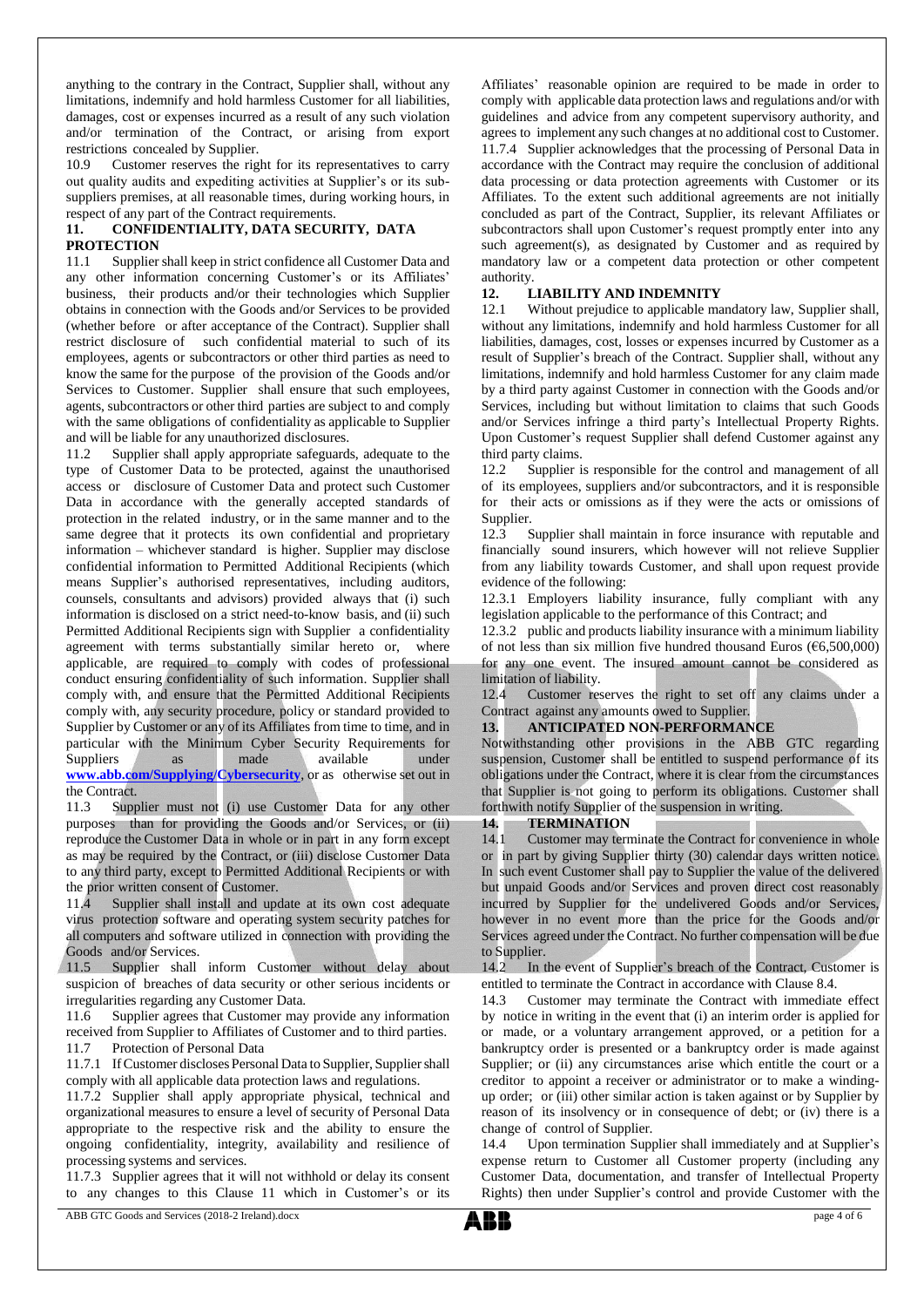complete documentation about the delivered Goods and/or Services. **15. FORCE MAJEURE**

15.1 Neither Party will be liable for any delay or failure to perform its obligations under a Contract if the delay or failure results from an event of Force Majeure. **Force Majeure** means an event that was not foreseeable by the affected Party at the time of execution of the Contract, is unavoidable and outside the reasonable control of the affected Party, provided that it cannot overcome such event despite all reasonable efforts, and that it provides notice to the other Party within five (5) calendar days from occurrence of the Force Majeure event. The affected Party shall give notice in writing to the other Party without delay upon cessation of the event of Force Majeure. If a Party fails to give such notices, the other Party shall be entitled to compensation for any additional costs which it incurs and which it could have avoided had it received such notice.

15.2 If a Force Majeure event exceeds thirty (30) calendar days, either Party may terminate the Contract forthwith by written notice without liability. Each Party shall use reasonable efforts to minimise the effects of the Force Majeure event.

#### **16. ASSIGNMENT AND SUBCONTRACTING**

16.1 Supplier may neither assign, nor transfer, encumber nor subcontract the Contract, nor any parts thereof (including any monetary receivables from Customer) without prior written approval of Customer.

16.2 Customer may assign, transfer, encumber, subcontract or deal in any other manner with the Contract or parts thereof to its Affiliates.

#### **17. NOTICES**

Any notice must be given duly signed by registered mail, courier, fax or by e-mail to the address of the relevant Party as stated in the Contract or to such other address as such Party may have notified in writing. Email and fax require written confirmation of the receiving Party. Supplier's reply, correspondence, information or documentation related to the Contract must be provided in the language used in the Contract.

#### **18. WAIVERS**

Failure to enforce or exercise any term of the Contract does not constitute a waiver of such term and does not affect the right later to enforce such or any other term therein contained.

#### **19. GOVERNING LAW AND DISPUTE SETTLEMENT**

19.1 The Contract is governed by the laws of Ireland, however under exclusion of its conflict of law rules and the United Nations Convention on International Sale of Goods.

19.2 If Customer and Supplier are registered in the same country, any dispute arising in connection with the Contract which cannot be settled amicably shall be submitted for resolution to the jurisdiction of the Irish courts.

19.3 If Customer and Supplier are registered in different countries, any dispute arising in connection with the Contract which cannot be settled amicably shall be finally settled under the Rules of Arbitration of the International Chamber of Commerce by one arbitrator appointed in accordance therewith. Place of arbitration shall be Customer's place of registration. The language of the proceedings and of the award shall be English.

# **20. SEVERABILITY**

The invalidity or unenforceability of any term of the Contract will not adversely affect the validity or enforceability of the remaining terms. The Contract will be given effect as if the invalid or unenforceable term had been replaced by a term with a similar economic effect.

#### **21. SURVIVAL**

21.1 Provisions of the Contract which either are expressed to survive its termination or from their nature or context it is contemplated that they are to survive such termination will remain in full force and effect notwithstanding such termination.

21.2 The obligations set forth in Clauses 8 (Warranty and Remedies), 9 (Intellectual Property Rights), 11 (Confidentiality, Data Security, Data Protection) and 12 (Liability and Indemnity) survive expiration or termination of the Contract for any reason.

# **22. ENTIRETY**

The Contract constitutes the entire agreement between the Parties in

respect of the subject matter of the Contract and replaces any and all prior representations, understandings, agreements or arrangements relating thereto between the Parties prior to the date of the Contract, provided always that nothing in this Contract excludes liability for fraud or fraudulent misrepresentation..

#### **23. RELATIONSHIP OF PARTIES**

23.1 The relationship of the Parties is that of independent parties dealing at arm's length and nothing in the Contract may be construed to constitute Supplier as an agent or employee of Customer or so as to have any kind of partnership with Customer, and Supplier must not represent itself as or act on behalf of Customer.

23.2 The Contract does not imply any employment relationship between Customer and Supplier, or between Customer and Supplier's employees assigned to the execution of the Contract. Customer remains free of any responsibility or liability for labour, social security or taxes with respect to Supplier and its employees assigned to the execution of the Contract.

23.3 The Contract is not made for the benefit of, nor shall any of its provisions be enforceable by, any person other than the Parties to this Contract and their respective successors and permitted assigns.

#### **24. COMPLIANCE WITH ANTI-SLAVERY AND HUMAN TRAFFICKING LAWS AND POLICIES**

24.1 In performing its obligations under the Contract, Supplier shall: 24.1.1 comply with all applicable anti-slavery and human trafficking laws, statutes, regulations and codes from time to time in force;

24.1.2 comply with the Anti-Slavery Policy;

24.1.3 not engage in any activity, practice or conduct that would constitute an offence under sections 1, 2 or 4 of the UK Modern Slavery Act 2015 if such activity, practice or conduct were carried out in the UK; and

24.1.4 include it its contracts with its subcontractors and suppliers anti-slavery and human trafficking provisions that are at least as onerous as those set out in this Clause 24.

24.2 Supplier represents and warrants that:

24.2.1 its responses to Customer's slavery and human trafficking due diligence questionnaire are complete and accurate;

24.2.2 it conducts its business in a manner that is consistent with the Anti-Slavery Policy;

24.2.3 neither Supplier nor any of its officers, employees or other persons associated with it:

a. has been convicted of any offence involving slavery and human trafficking; and

b. to the best of its knowledge, has been or is the subject of any investigation, inquiry or enforcement proceedings by any governmental, administrative or regulatory body regarding any offence or alleged offence of or in connection with slavery and human trafficking.

24.3 Supplier shall implement due diligence procedures for its subcontractors and suppliers to ensure that there is no slavery or human trafficking in its supply chains.

24.4 Supplier shall not subcontract its obligations under this Contract without the prior written consent of Customer. Upon request, Supplier shall provide Customer with a copy of any proposed subcontract together with any other information that Customer may reasonably require about the proposed subcontractor. If Customer agrees Supplier may subcontract its obligations, Supplier shall implement an appropriate system of due diligence, audit and training to ensure their compliance with the Anti-Slavery Policy.

24.5 Supplier shall notify Customer as soon as its becomes aware of:

24.5.1 any breach, or potential breach, of the Anti-Slavery Policy; or

24.5.2 any actual or suspected slavery or human trafficking in a supply chain which has a connection with this Contract.

24.6 Supplier shall prepare and deliver to Customer by the anniversary of the date of the Contract each year, an annual slavery and human trafficking report setting out the steps it has taken to ensure that slavery and human trafficking is not taking place in any of its supply chains or in any part of its business.

24.7 Supplier shall:

24.7.1 maintain a complete set of records to trace the supply chain of all Goods and Services provided to Customer in connection with the Contract;